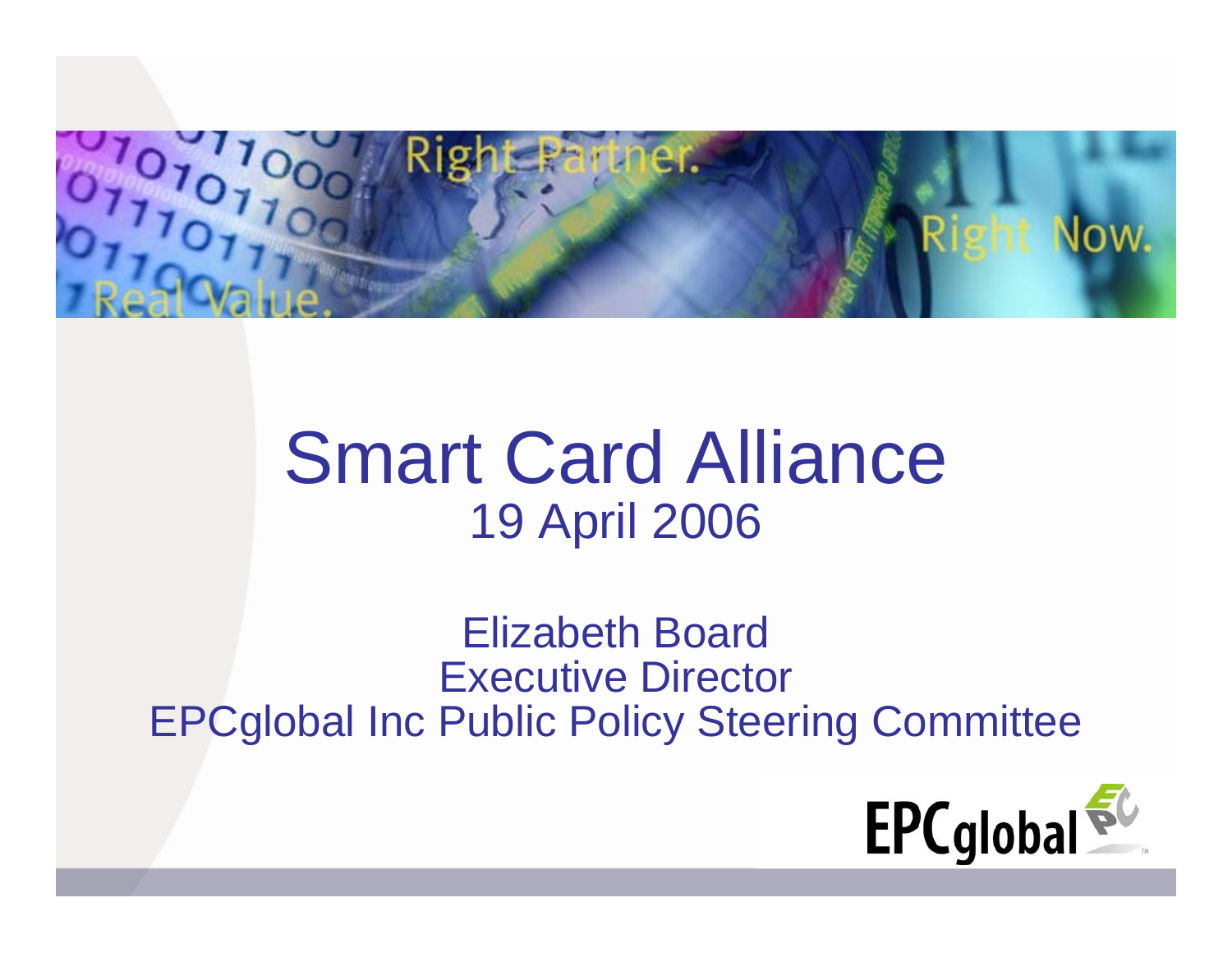#### Inst. O  $\mathbf{Q}$   $\mathbf{Y}$  and  $\mathbf{G}$  $\sim$   $\sqrt{ }$  $H -$ EPCglobal part of GS1



103 GS1 Member Organizations <sup>•</sup> One Million Members <sup>•</sup> 160 Countries Not for Profit Organization • Head Office, Brussels, Belgium

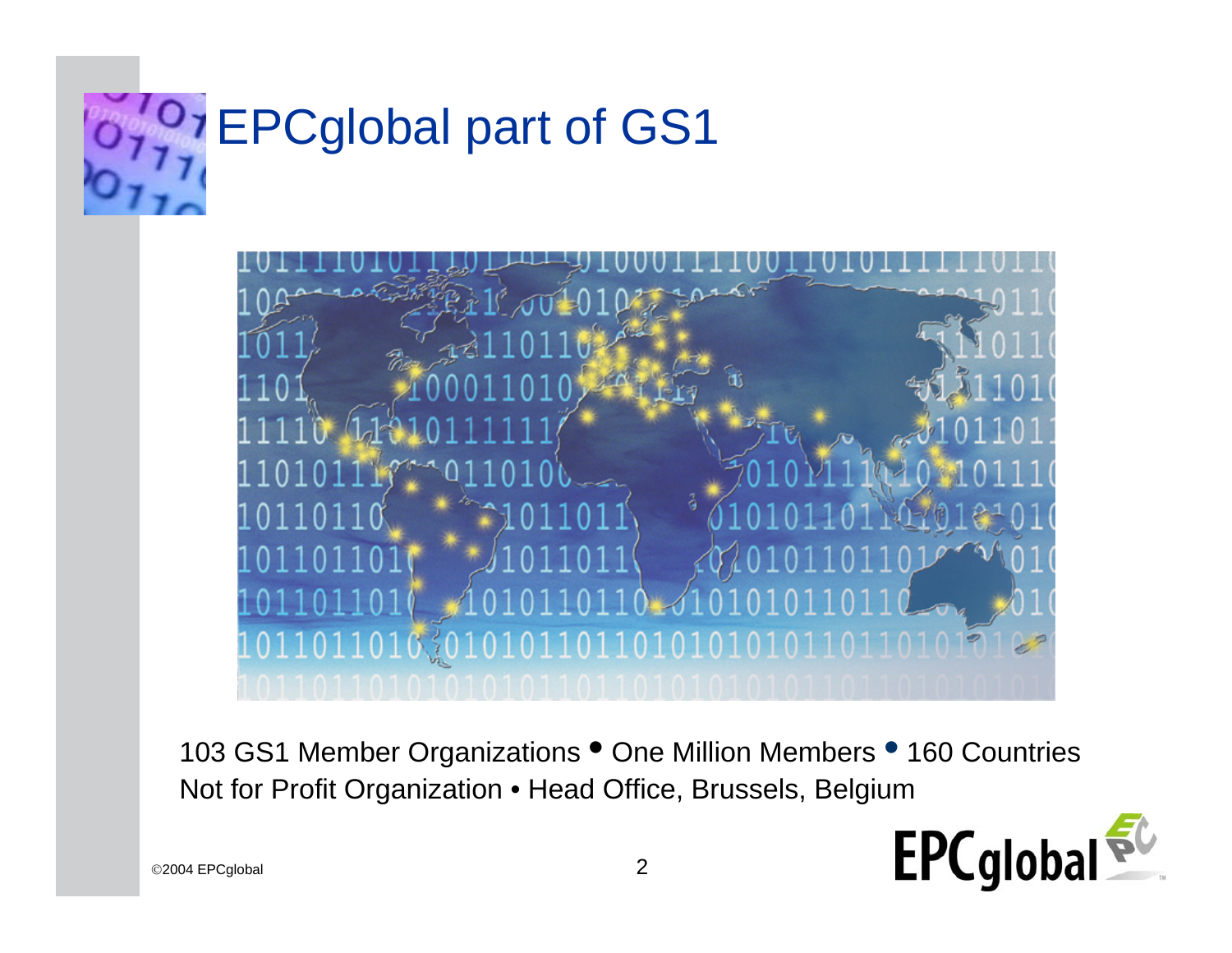

## The Global Language of Business

 $\sqrt[\infty]{G}$ 

### **OVERALL BENEFITS:**

### **Improving efficiency & visibility in supply and demand chains**

| <b>BarCodes</b><br>(GS)                                                              | $MGS1$ eCom <sup><math>3\%</math></sup>                                           | <b>GDSN</b> <sup>S</sup><br><b>ICGS1</b>                                                   | ((GS)1 EPCglobal <sup>50</sup>                                                                  |
|--------------------------------------------------------------------------------------|-----------------------------------------------------------------------------------|--------------------------------------------------------------------------------------------|-------------------------------------------------------------------------------------------------|
| <b>Global standards for</b><br>automatic identification                              | <b>Global standards for</b><br>electronic business<br><b>Messaging</b>            | <b>Global Standards for</b><br>data Synchronisation                                        | <b>Global Standards for</b><br><b>RFID-based</b><br><b>Identification</b>                       |
| <b>RAPID AND ACCURATE</b><br><b>ITEM, ASSET OR</b><br><b>LOCATION IDENTIFICATION</b> | <b>RAPID, EFFICIENT &amp;</b><br><b>ACCURATE BUSINESS</b><br><b>DATA EXCHANGE</b> | <b>STANDARDISED, RELIABLE</b><br><b>DATA FOR EFFECTIVE</b><br><b>BUSINESS TRANSACTIONS</b> | <b>MORE ACCURATE, IMMEDIATE</b><br><b>AND COST EFFICIENT</b><br><b>VISIBLITY OF INFORMATION</b> |
| ©2004 EPCglobal                                                                      |                                                                                   | 3                                                                                          | <b>EPC</b> qlobal <sup>P</sup>                                                                  |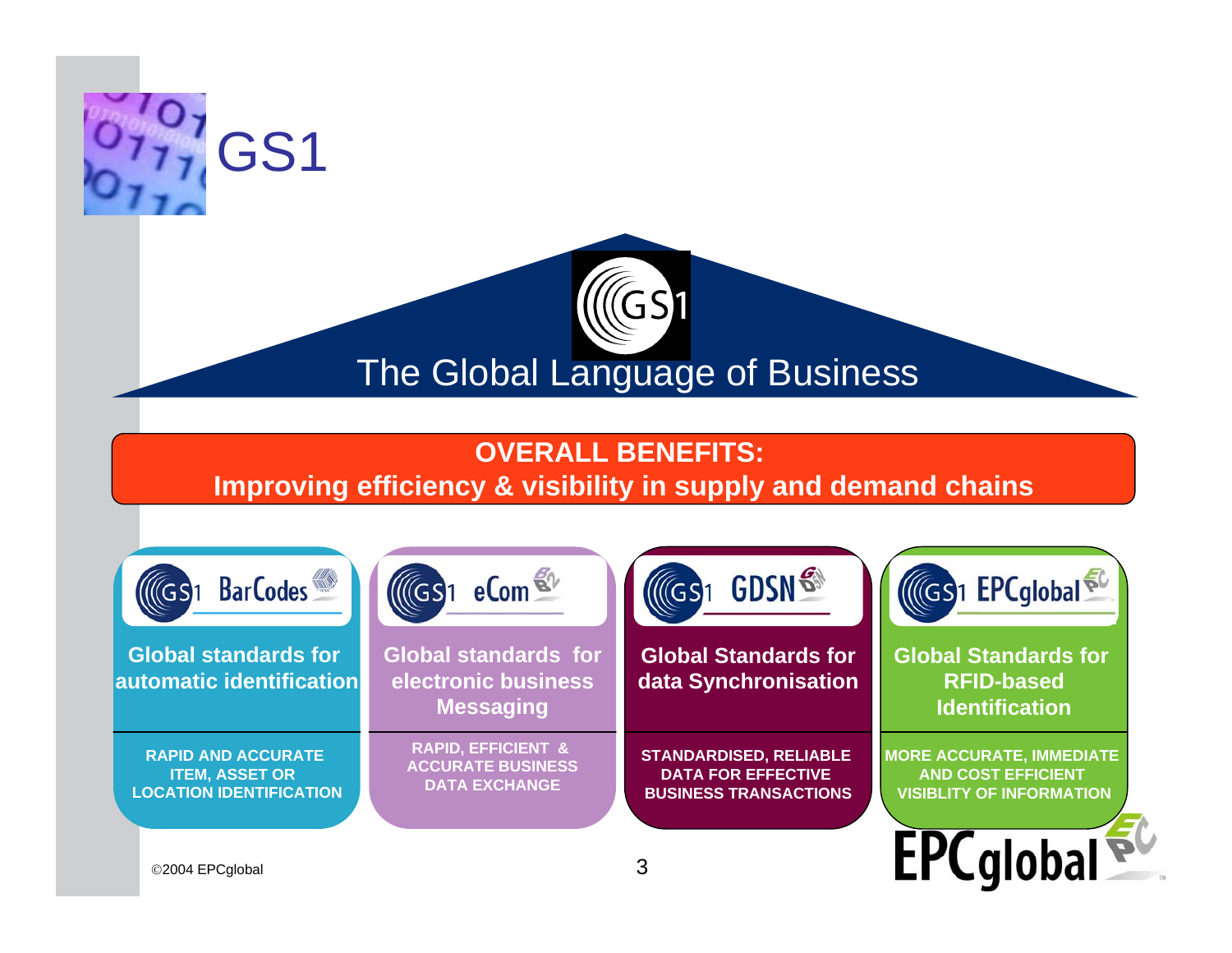

- • **Established**- Nov. 2003; license from MIT
- • **Mandate** - Develop global, user-driven standards for EPC - Leverage 30+ year expertise in managing UPC and

barcode

- •
	- **Principles** Not for profit standards organization
		- User driven and governed
		- Committed to working with government, industry associations, other standards bodies
- • **Subscribers** - Over 800 Companies with \$3 Trillion in Revenues
	- 20 out of top 31 Fortune 500
	- 12 Major Industries and 51 industry segments

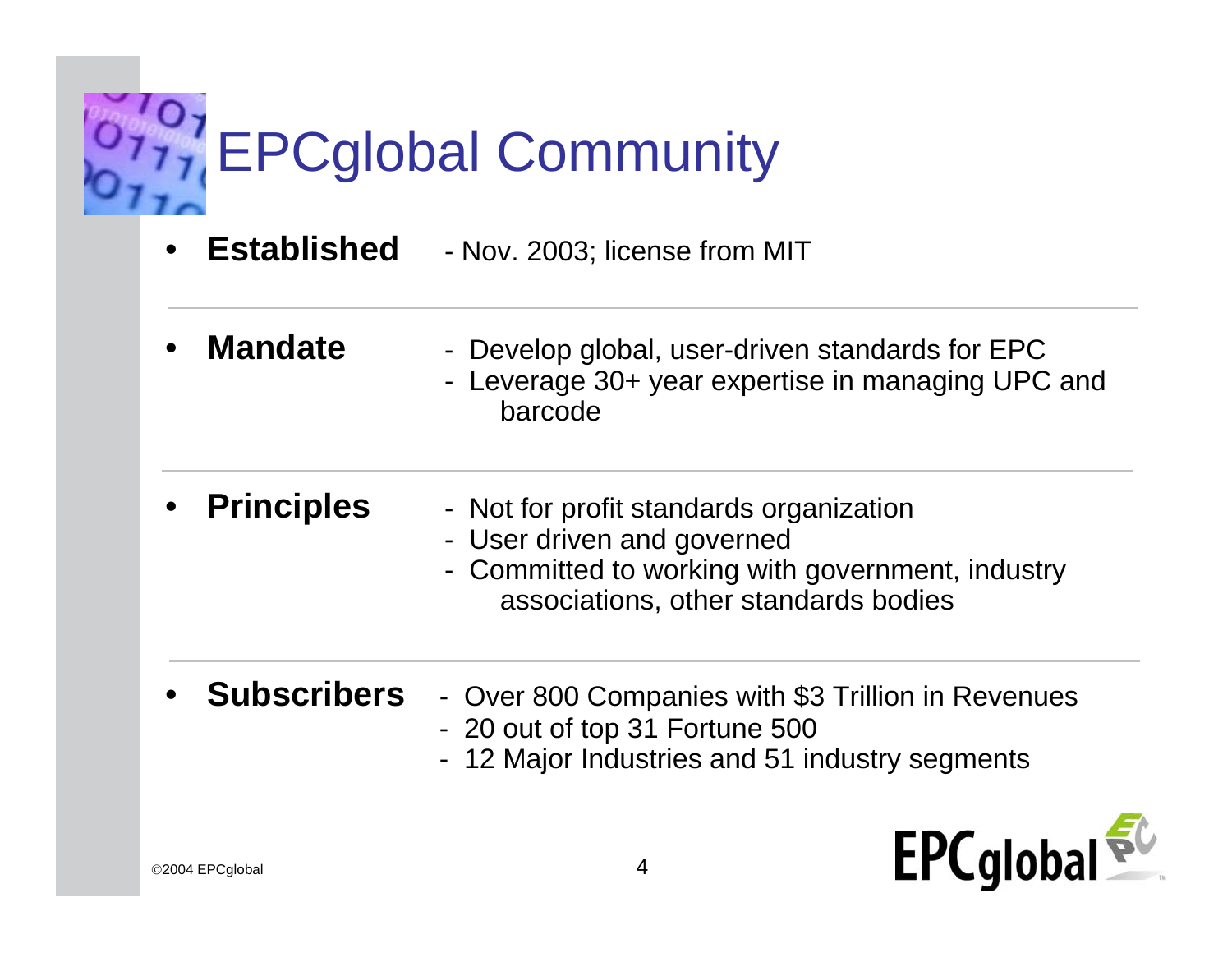#### $O_{77}$  $T -$ The EPC/RFID Benefits are Significant Today

- • 29% increase in promotional execution resulting in a 20% - 60% increase in sales - February 18, 2006: *RFID Update - Recap of the RFID ROI Summit*
- • 63% quicker in elimination of out-of-stocks = 16% reduction in stock-outs - February 18, 2006: *RFID Update - Recap of the RFID ROI Summit*
- •Accounts payable reduced from 30-45 days to minutes - January 2006: *rfidwatch - transmissions from the RFID front lines*
- • Reduction of pallet build from 90 to 11 seconds - August 2005: *World Trade Magazine - RFID: Taking Stock of the Wal-Mart Pilot*
- •3-5% decrease in supply chain costs - March 2004: *UsingRFID.com: AMR Research Study*
- • 7.5% reduction in warehouse costs -2005: *Proceedings of the 2005 Southern Association for Information Systems Conference*
- •10% reduction in manual orders *– March 17, 2006, Baird Research*

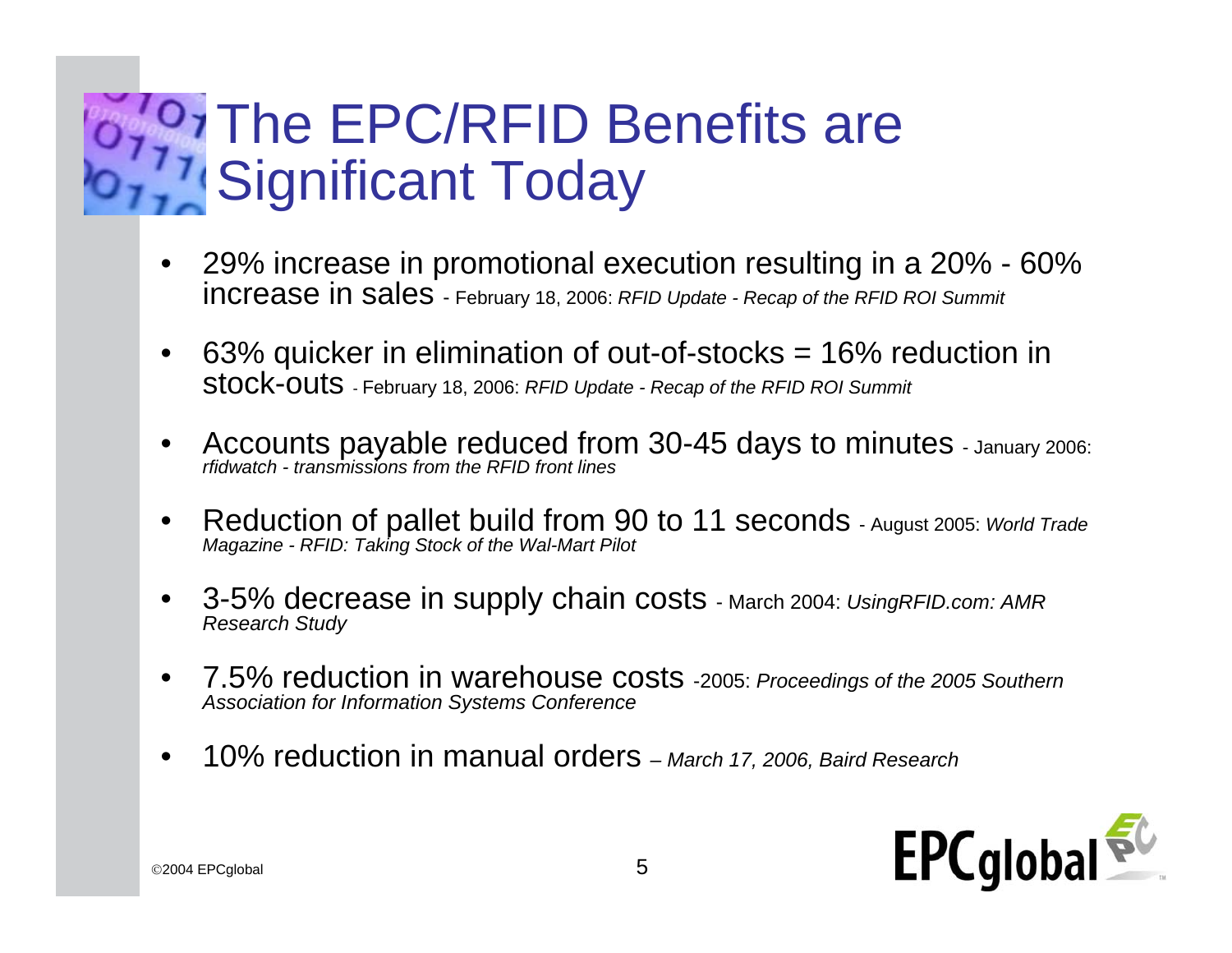#### $O_{77}$  $T -$ But Many Consumer Benefits Significant in the Future

- EPC can evolve to offer benefits to the consumer
	- –– Safer prescription drugs
	- –– Reduction of counterfeit products
	- –– Safer, fresher food supply
	- –Faster, simpler, more accurate product recalls
	- –– Faster receipt-free returns

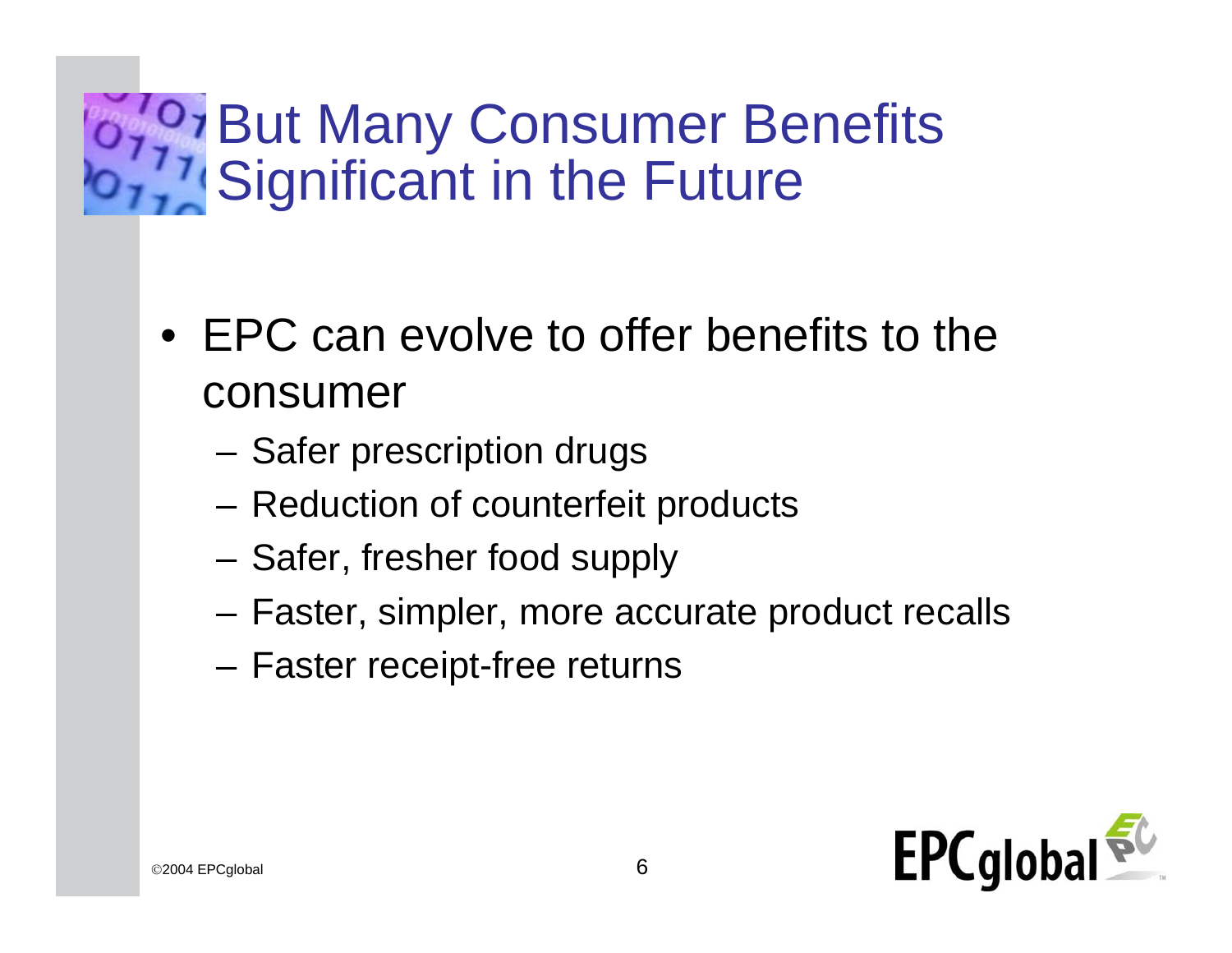#### **OF CUIDELING ON EPC for Consumer**  $\sim$   $\sqrt{ }$  $H -$ **Products**

- •Consumer **Notice**
- •Consumer **Choice**
- •Consumer **Information**
- • **Record Use, Retention and Security**
	- As with barcode, data managed/stored/protected according to all applicable laws
	- Companies will publish, in accordance with law, info on policy regarding use, retention, protection of PII associated with EPC
- •**Guidelines will evolve as technology advances**

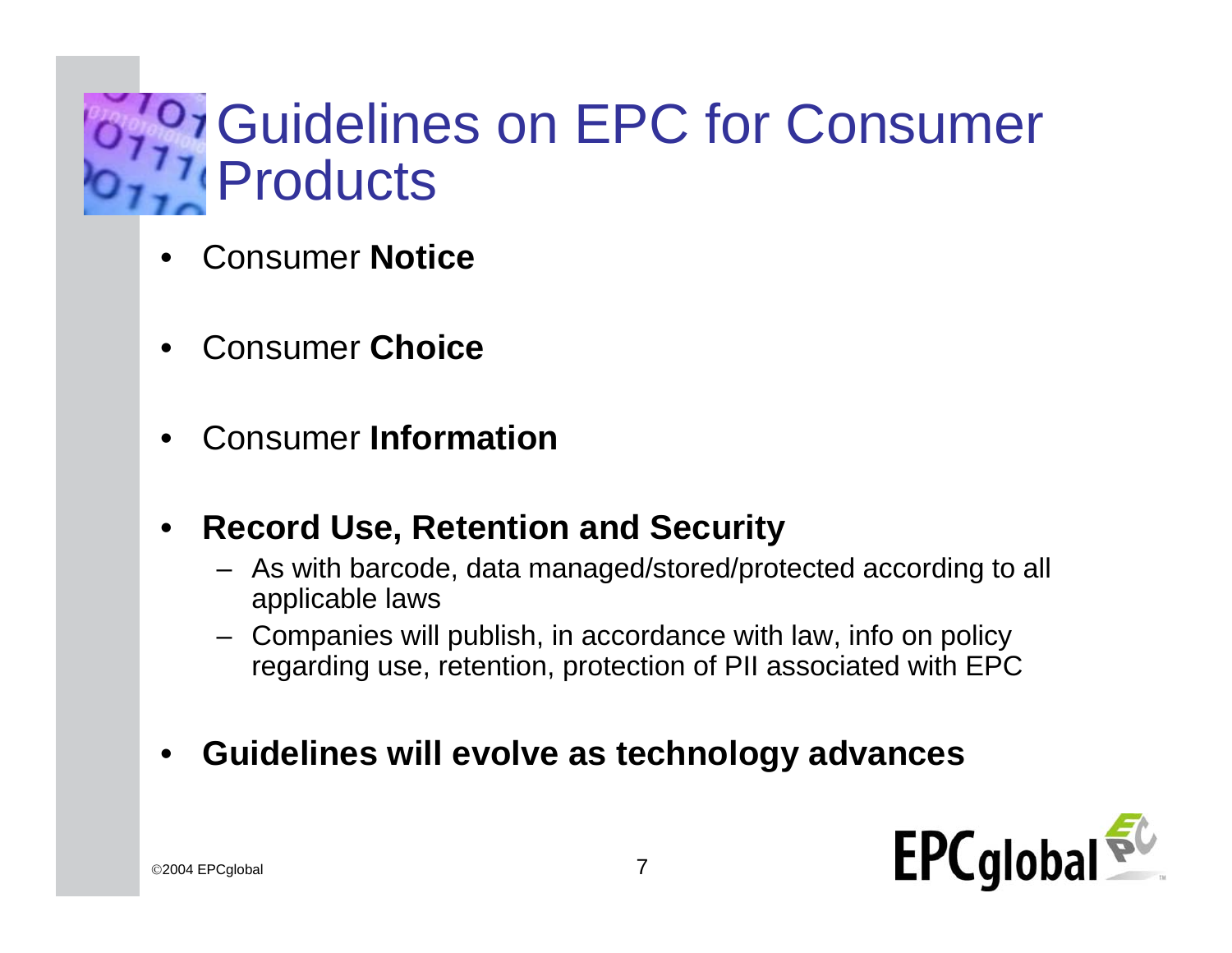

## **Messages**

- Committed to understanding and addressing privacy concerns/addressing privacy is as important as anything we do
- EPC data is about products not people
- • EPCglobal subscribers adhere to published public policy guidelines protecting consumer privacy
- Consumers, business and government will reap benefits from the use of RFID and EPC technologies
- • Technology is new, restrictions can have unintended consequences

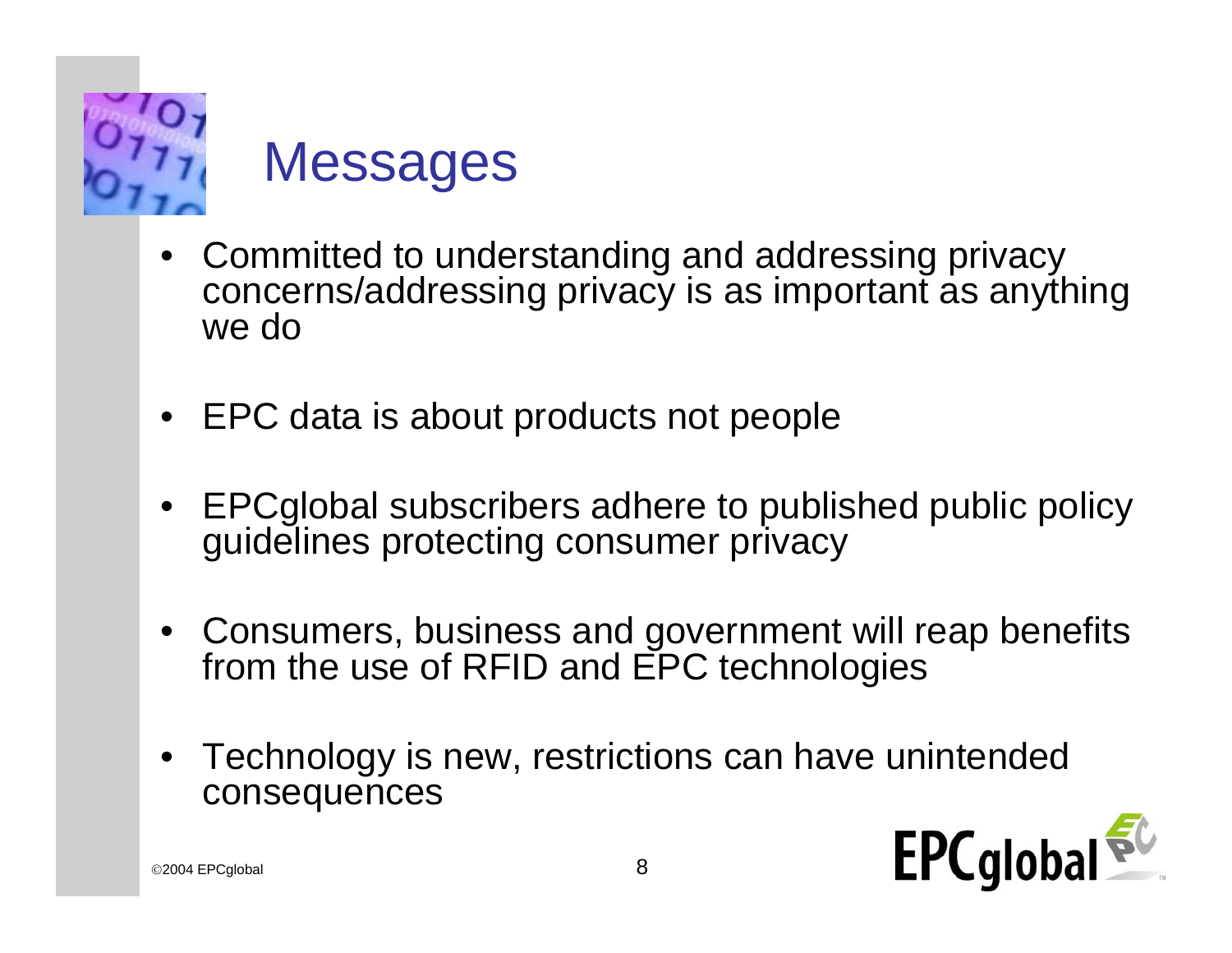

### EU Data Protection Commissioners reviewing what is considered "personal data"

- Effort could possibly result in RFID specifically being included in the Data Protection Directive
- • Several positive meetings held with policy makers who can help promote EPC and RFID as an economic benefit to the EU
- • EC initiated a formal RFID consultation in March 2006
	- – http://europa.eu.int/information\_society/policy/rfid/workshops/ind ex\_en.htm

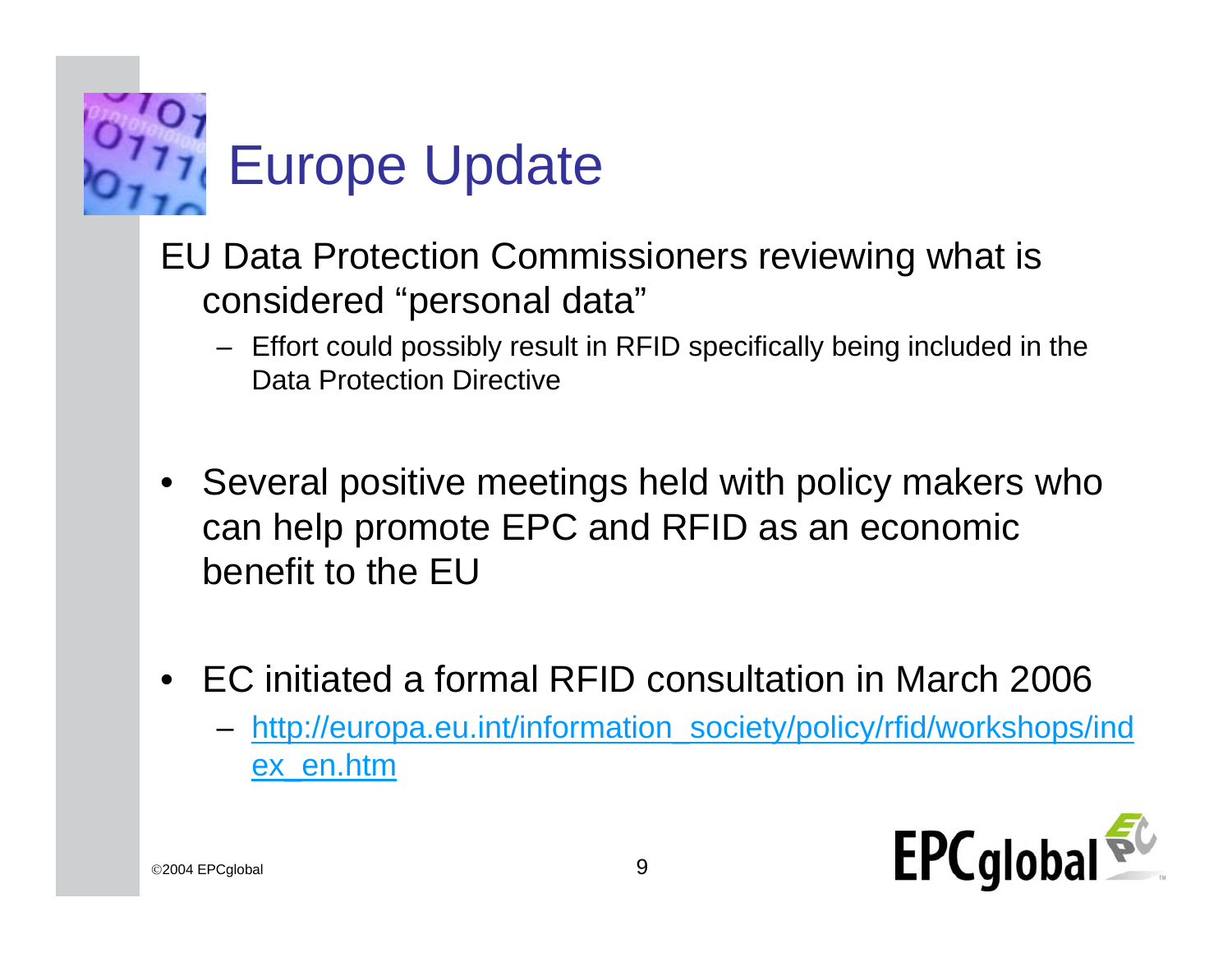

- 15-16 May **RFID Application domains and emerging trends**
- 16-17 May **End-user/consumer issues**
- **TBC June 1 Interoperability, standardisation, Intellectual Property Rights**
- **TBC June 2 Frequency spectrum requirements – status and trends**

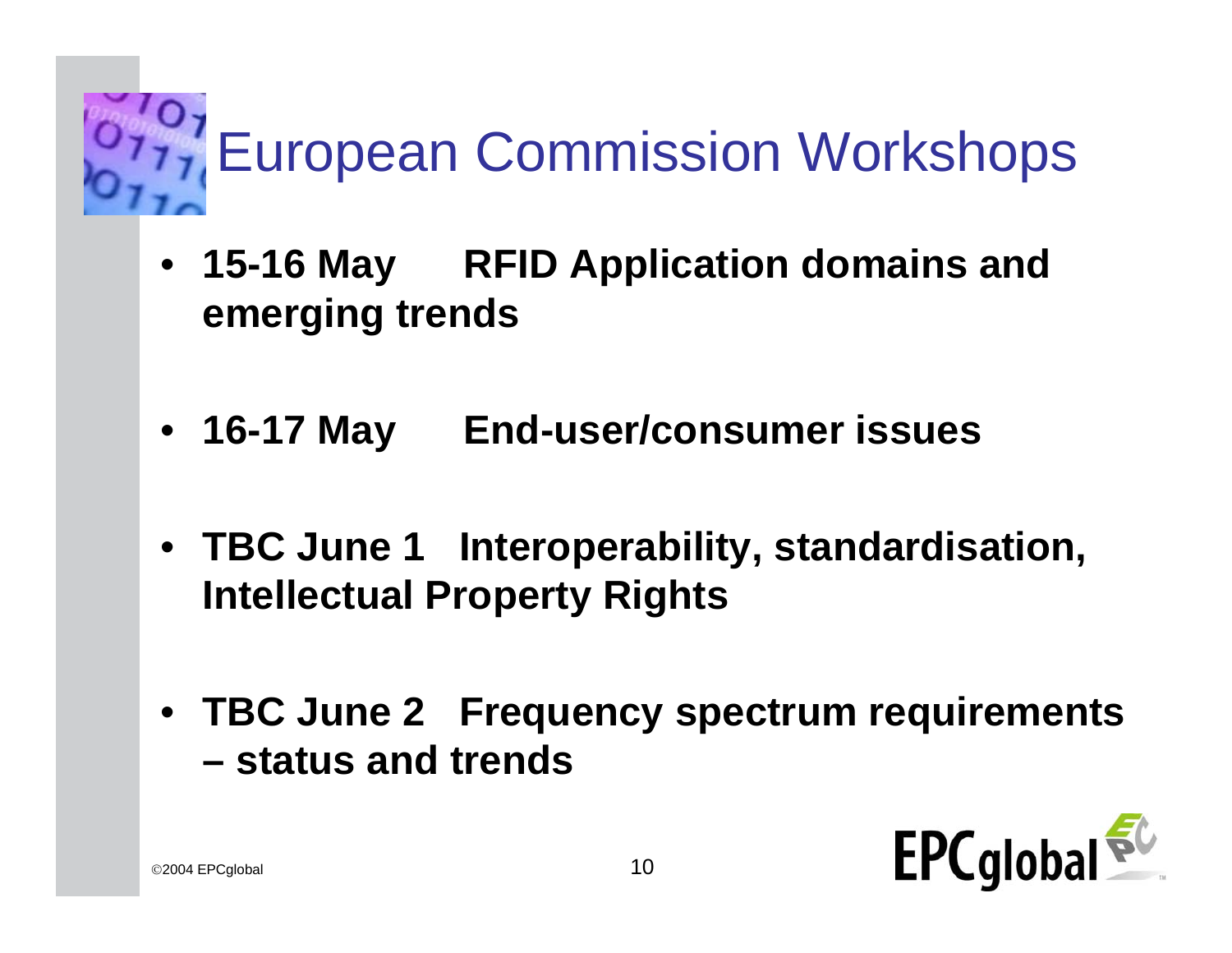

- $\bullet$ Now is the time to pay attention and get it right
- •Think about societal preferences, not just the law
- •Show industry can be a model of self-regulation
- •Positive messages
- •Drive industry to speak with a unified voice

 $\circ$ 2004 EPCglobal 11

**EPC**globa